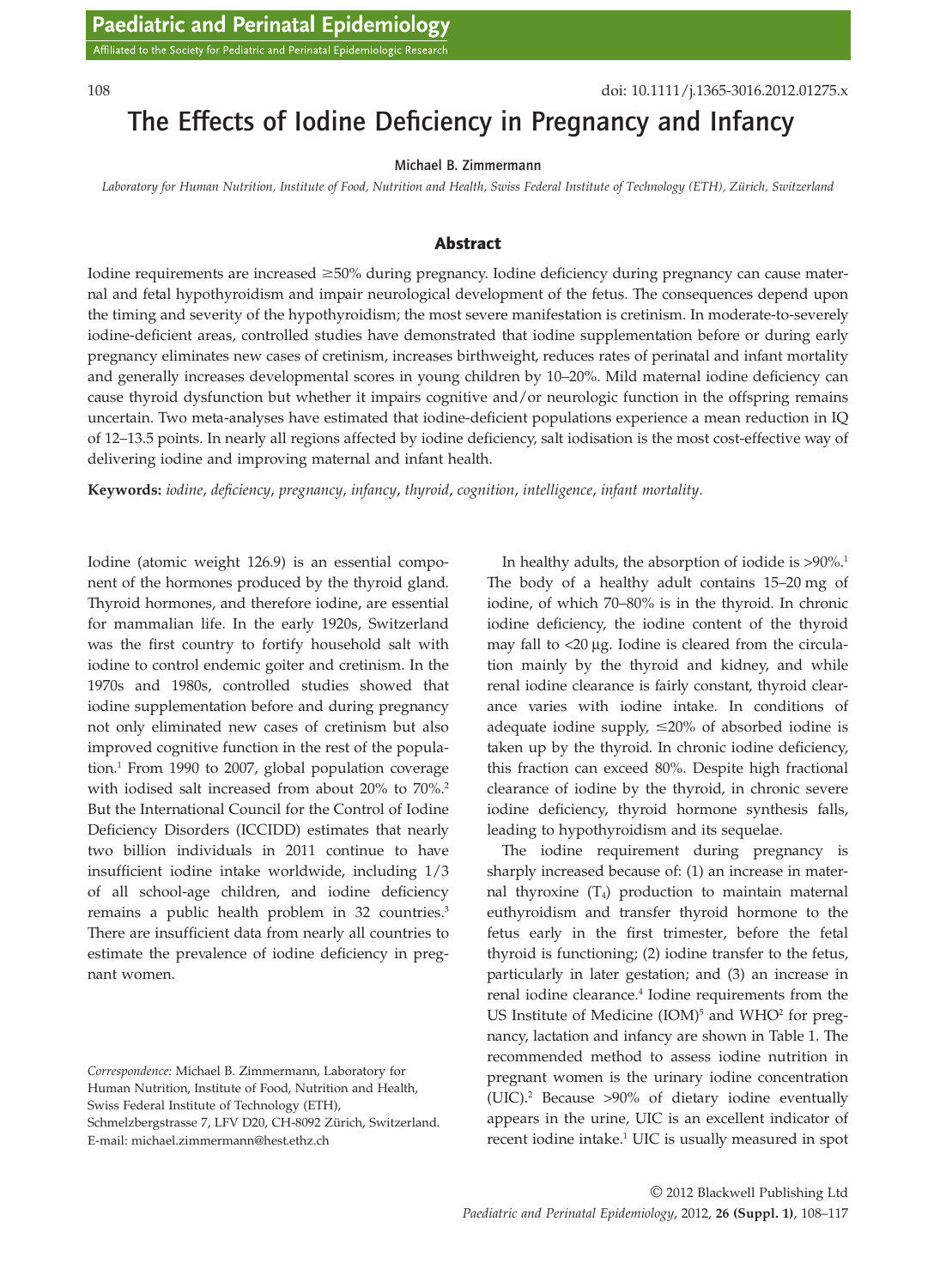| Age or population group <sup>a</sup> | US Institute of Medicine <sup>5</sup> | Age or population group <sup><math>\epsilon</math></sup> | World Health Organization <sup>2</sup> |
|--------------------------------------|---------------------------------------|----------------------------------------------------------|----------------------------------------|
| Infants $0-12$ months <sup>b</sup>   | $110 - 130$                           | Children 0–5 years                                       | 90                                     |
| Pregnancy                            | 220                                   | Pregnancy                                                | 250                                    |
| Lactation                            | 290                                   | Lactation                                                | 250                                    |

**Table 1.** Recommendations for iodine intake ( $\mu$ g/day) for pregnant and lactating women, and infants

a Recommended daily allowance.

b Adequate intake.

c Recommended nutrient intake.

urine specimens from a representative sample of women, and expressed as the median, in  $\mu$ g/L.<sup>2</sup> Recommendations for using the median UIC to classify iodine status of pregnant and lactating women, and infants, are shown in Table 2.<sup>2</sup>

In nearly all regions affected by iodine deficiency, salt iodisation is the most cost-effective way of delivering iodine and of improving cognition.<sup>1,2</sup> Worldwide, the annual costs of salt iodisation are estimated at US\$0.02–0.05 per child covered, and the costs per child death averted are US\$1000 and per Disabilityadjusted life year (DALY) gained are US\$34-36.<sup>6</sup> However, in some regions, iodisation of salt may not be practical for control of iodine deficiency, at least in the short term. In these areas, iodised oil supplementation can be used. Iodised oil can be given orally or by intramuscular injection. Usual doses are 200– 400 mg iodine/year<sup>1</sup> and it is often targeted to women of childbearing age and pregnant women. Iodine can also be given as  $KI$  or  $KIO_3$  as drops or tablets. In order to ensure adequate iodine supply during pregnancy, women should ideally be provided with ample

**Table 2.** Epidemiological criteria from the World Health Organization for assessment of iodine nutrition in pregnant and lactating women, and infants based on median or range of urinary iodine concentrations<sup>2</sup>

|                                   | Iodine intake      |
|-----------------------------------|--------------------|
| Pregnant women                    |                    |
| $<$ 150 µg/L                      | Insufficient       |
| $150 - 249 \mu g/L$               | Adequate           |
| $250 - 499 \mu g/L$               | More than adequate |
| $\geq$ 500 µg/L                   | Excessive          |
| Lactating women                   |                    |
| $<$ 100 µg/L                      | Insufficient       |
| $\geq$ 100 µg/L                   | Adequate           |
| Children less than 2 years of age |                    |
| $<$ 100 µg/L                      | Insufficient       |
| $\geq$ 100 µg/L                   | Adequate           |

© 2012 Blackwell Publishing Ltd *Paediatric and Perinatal Epidemiology*, 2012, **26 (Suppl. 1)**, 108–117

iodine intake (at least  $250 \mu g/day$ ) for a long period before conception to ensure plentiful intrathyroidal iodine stores.

## Methods

A systematic literature search in PubMed, Current Contents Connect® and ISI Web of Science® for articles in English, French, German, Spanish (search terms included: iodine, urinary iodine, iodine deficiency, iodine status, pregnancy, infancy, children, cretinism, cognition, school performance, mental development, intelligence, growth, perinatal mortality, infant mortality, maternal mortality, preterm birth, prematurity, abortion, stillbirth, miscarriage, birthweight, meta-analysis) was conducted. Study reports were also obtained from book chapters and through correspondence with iodine experts around the world. Approximately 3300 abstracts were reviewed. Of these, approximately 450 full-length papers were reviewed. Of these, 27 original studies and two metaanalyses were included in this review. It was decided not to attempt to perform a meta-analysis of the pregnancy studies because: (i) the number of randomised controlled intervention trials of iodine in pregnancy and/or infancy is small; (ii) in many, blinding is uncertain, drop-outs were high and follow-up was inconsistent; and (iii) the studies vary widely in their designs (oral vs. intramuscular delivery of high doses of iodised oil; daily low dose potassium iodide; iodisation of irrigation water; timing of intervention).

# Results

#### *Cretinism, cognition and thyroid function*

Iodine deficiency has multiple adverse effects on growth and development in animals and humans. These are collectively termed the iodine deficiency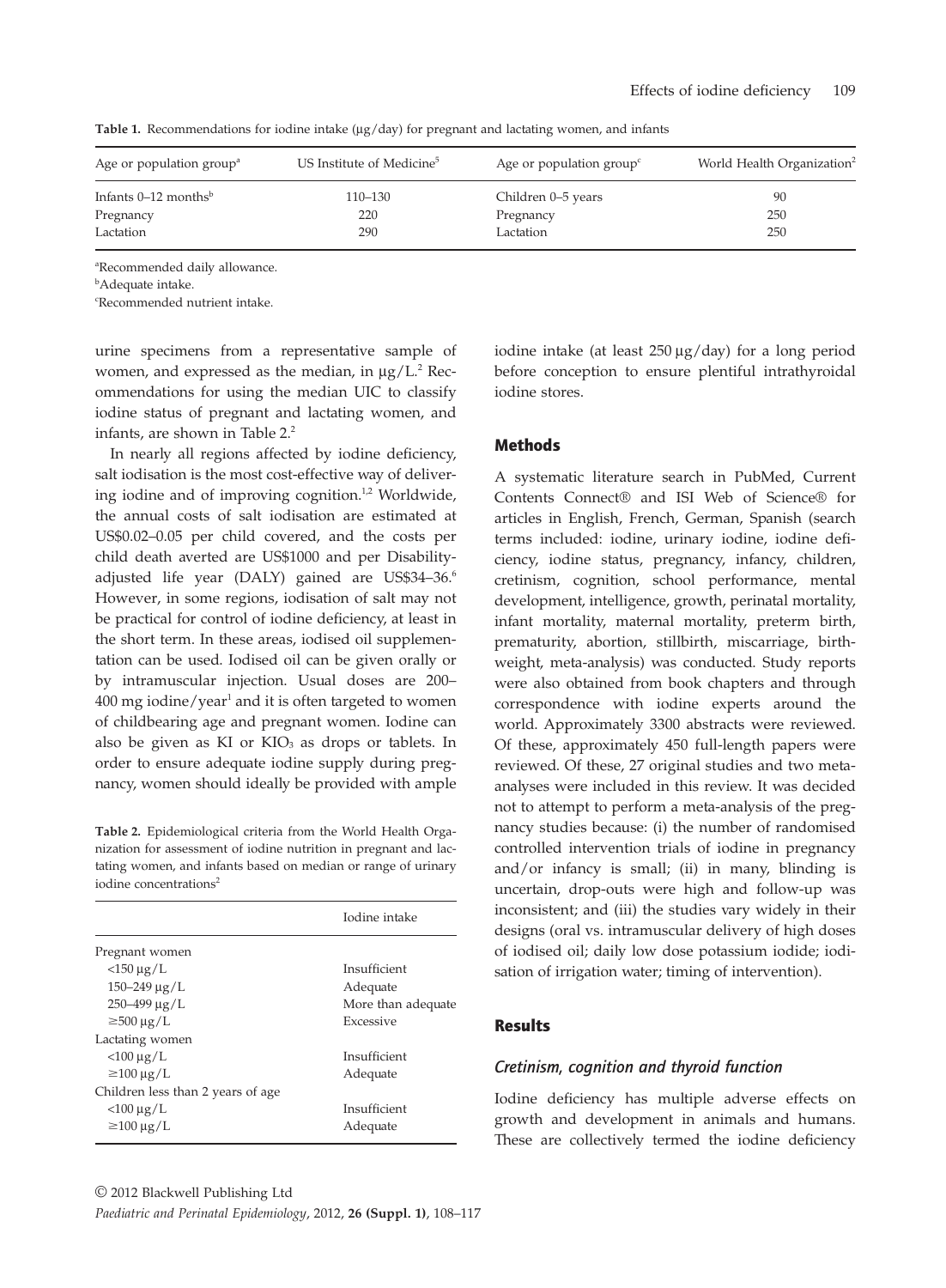disorders and are one of the most important and common human diseases.<sup>1</sup> They result from inadequate thyroid hormone production due to lack of sufficient iodine. Iodine deficiency during pregnancy impairs the neurological development of the fetus. In areas of severe chronic iodine deficiency, maternal and fetal hypothyroxinemia can occur from early gestation onwards.7 Thyroid hormone is required for normal neuronal migration and myelination of the brain during fetal and early postnatal life, and hypothyroxinemia during these critical periods causes irreversible brain damage, with mental retardation and neurological abnormalities.<sup>7</sup> The consequences depend upon the timing and severity of the hypothyroxinemia (Table 3). The most severe manifestation of in utero iodine deficiency is cretinism. Two classic forms of cretinism – neurological and myxedematous  $-$  have been described.<sup>1</sup> The three characteristic features of neurological cretinism in its fully developed form are severe mental retardation with squint, deaf mutism and motor spasticity. The typical myxedematous cretin has a less severe degree of mental retardation than the neurological cretin. But myxedematous cretins have all the features of severe hypothyroidism present since early life, including severe growth retardation, incomplete maturation of the facial skeleton, puffy features, thickened and dry skin, dry and rare hair, and delayed sexual maturation. Whether mild-tomoderate maternal iodine deficiency produces more subtle changes in cognitive and/or neurologic function in the offspring remains uncertain. But two prospective case–control studies in iodine-sufficient women have reported even mild thyroid dysfunction during pregnancy may impair cognitive development of the offspring.<sup>8,9</sup>

In a landmark trial in an area of severe iodine deficiency in Papua New Guinea,<sup>10,11</sup> alternate families received saline (control) or iodised oil injection. The primary outcome was the prevalence of cretinism at 4 and 10 years follow-up, with more sensitive diagnostic tests applied at the 10-year follow-up. Iodine supplementation was associated with a significant reduction in the prevalence of endemic cretinism: at 4 years of age, the relative risk [95% CI] was 0.27 [0.12, 0.60] and at 10 years of age, the relative risk [95% CI] was 0.17 [0.05, 0.58]. A long-term follow-up was done on a small sample of non-cretinous children at 11 and 15 years of age, $12$  but found no significant differences in motor and cognitive function between the children born to supplemented families and controls.

In a study in Zaire, participants were pregnant women attending antenatal clinics in an area of severe iodine deficiency with a 4% cretinism rate.<sup>13-15</sup> Pregnant women were randomly allocated to two groups: one received iodised oil injection, the other an injection of vitamins. Women were on average 28 weeks pregnant when they were treated. Psychomotor development scores were measured in the offspring at  $\approx$ 72 months of age, but there was a loss to follow-up of  $\approx$ 50% in both groups. The psychomotor development scores were significantly higher in the iodine group (mean psychomotor development score,  $91 \pm 13$  vs.  $82 \pm 14$  in the controls); the prevalences of psychomotor scores  $\leq 60$  were 0.5% in the iodine group vs. 9.7% in the controls.

In a study in western China, an area of severe iodine deficiency and endemic cretinism, participants were groups of children from birth to 3 years and women at each trimester of pregnancy.<sup>16</sup> Untreated children 1–3 years of age, studied when first seen, served as controls. The intervention was oral iodised oil and treated children and the babies born to the treated women were followed for two years. The main outcomes were neurologic examination, head circumference, and indexes of cognitive and motor development. A small subsample was followed out to  $\approx$ 7 years of age.17 The prevalence of moderate or severe neurologic abnormalities among the infants whose mothers received iodine in the first or second trimester was 2%, as compared with 9% among the infants who received iodine during the third trimester (through the treatment of their mothers) or after birth. Treatment in the third trimester of pregnancy or after delivery did not improve neurologic status, but head growth and developmental quotients improved slightly. Treatment at the end of the first trimester did improve neurologic outcome. The prevalence of microcephaly was 27% in the untreated children compared with 11% in the treated children. The mean  $(\pm$ standard deviation) developmental quotient at 2 years of age was higher in the treated than in the untreated children (90  $\pm$  14 vs. 75  $\pm$  18). In the longterm follow-up study, development of children (range 4–7.3 years) whose mothers received iodine during pregnancy, and children who received iodine first in their second year, was examined.<sup>17</sup> A second group of children (range 5.8–6.9 years) whose mothers received iodine while pregnant were examined 2 years later. Head circumference was improved for those who received iodine during pregnancy (compared with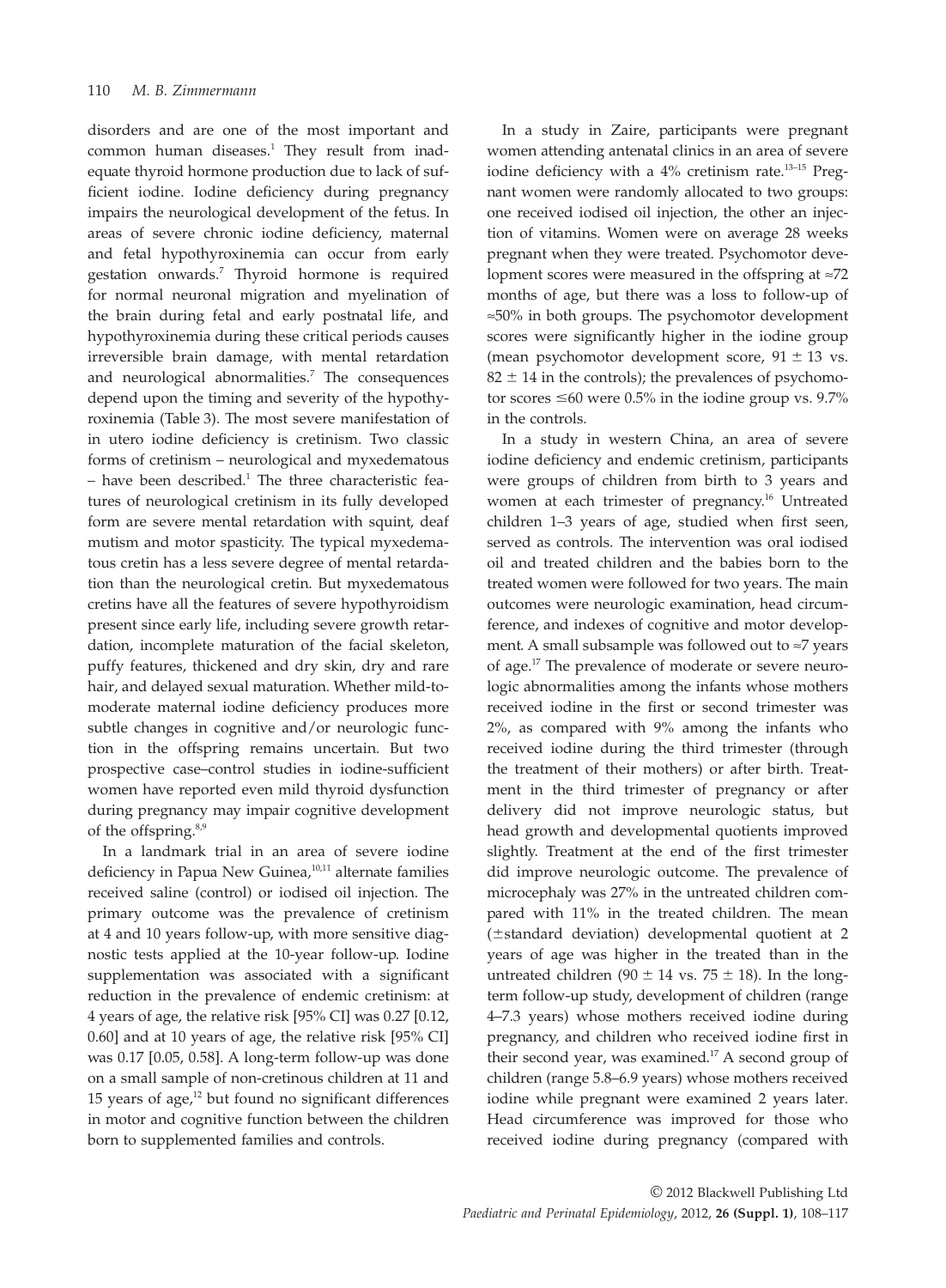|                                       |                                                                                                                                                                                  |                                                                                                               |                                                              | Table 3. Summary of findings and assessment of quality of evidence, by outcome, for RCTs of iodine given before or during pregnancy |                                                                                                   |                        |                                                                                                                                                   |
|---------------------------------------|----------------------------------------------------------------------------------------------------------------------------------------------------------------------------------|---------------------------------------------------------------------------------------------------------------|--------------------------------------------------------------|-------------------------------------------------------------------------------------------------------------------------------------|---------------------------------------------------------------------------------------------------|------------------------|---------------------------------------------------------------------------------------------------------------------------------------------------|
| Quality assessment                    |                                                                                                                                                                                  |                                                                                                               |                                                              |                                                                                                                                     |                                                                                                   |                        | Summary of findings                                                                                                                               |
| No. of studies<br>and study<br>design | Heterogeneity<br>of results?                                                                                                                                                     | Consistent size<br>of effect?                                                                                 | Generalisable<br>to population<br>of interest?               | to intervention<br>Generalisable<br>of interest?                                                                                    | (e.g. major limitations<br>Other sources of bias<br>in study design)                              | participants<br>No. of | Effect estimate                                                                                                                                   |
| 5 RCT <sub>s</sub>                    | Cretinism: overall quality of evidence grade = high<br>No, all studies showed a<br>reduction in incidence<br>positive effect of<br>intervention on<br>of cretinism.              | statistically significant,<br>poorly quantified in 4<br>effects<br>All differences<br>but size of<br>studies. | conducted in<br>Yes, all studies<br>low-income<br>countries. | All studies supplemented<br>with injections of<br>iodised oil.                                                                      | follow-up in most<br>of the studies,<br>blinding in 2<br>questionable<br>High loss to<br>studies. | $-9500$                | Relative risk [95% CI]:<br>$0.27$ [0.12, 0.60].                                                                                                   |
| 4 RCT <sub>s</sub>                    | Cognitive development: overall quality of evidence grade = high<br>a positive effect of an<br>Yes, all studies showed<br>intelligence quotient.<br>development or<br>increase in | statistically significant<br>of comparable size.<br>All differences                                           | conducted in<br>Yes, all studies<br>low-income<br>countries. | All studies supplemented<br>with injections of<br>iodised oil.                                                                      | follow-up in most<br>of the studies,<br>blinding in 2<br>questionable<br>High loss to<br>studies. | $\approx$ 1200         | pregnancy or before.<br>young children born<br>Developmental scores<br>to mothers treated<br>10-20% higher in<br>during early                     |
| 2 RCT                                 | Birthweight (g): overall quality of evidence grade = low<br>Difficult to assess; poor<br>description of<br>findings.                                                             | showed an<br>birthweight.<br><b>Both</b> studies<br>increase in                                               | Studies conducted<br>in low-income<br>countries.             | Oral iodised oil.                                                                                                                   | Questionable<br>blinding.                                                                         | 1831                   | birthweights with<br>3.8-6.3% higher<br>treatment.                                                                                                |
| 2 RCT <sub>s</sub>                    | Infant mortality rate: overall quality of evidence grade = moderate<br>showed a reduction.<br>Yes, both studies                                                                  | showed a wide range<br>No, the two studies<br>in reductions.                                                  | conducted in<br>low-income<br>Yes, studies<br>countries.     | One study used injectable<br>used iodine addition to<br>iodised oil, one study<br>irrigation water.                                 | Questionable blinding<br>in both studies.                                                         | $= 37400$              | mortality were in the<br>Depending on severity<br>of iodine status and<br>range of 25-60%.<br>baseline infant<br>mortality rate,<br>reductions in |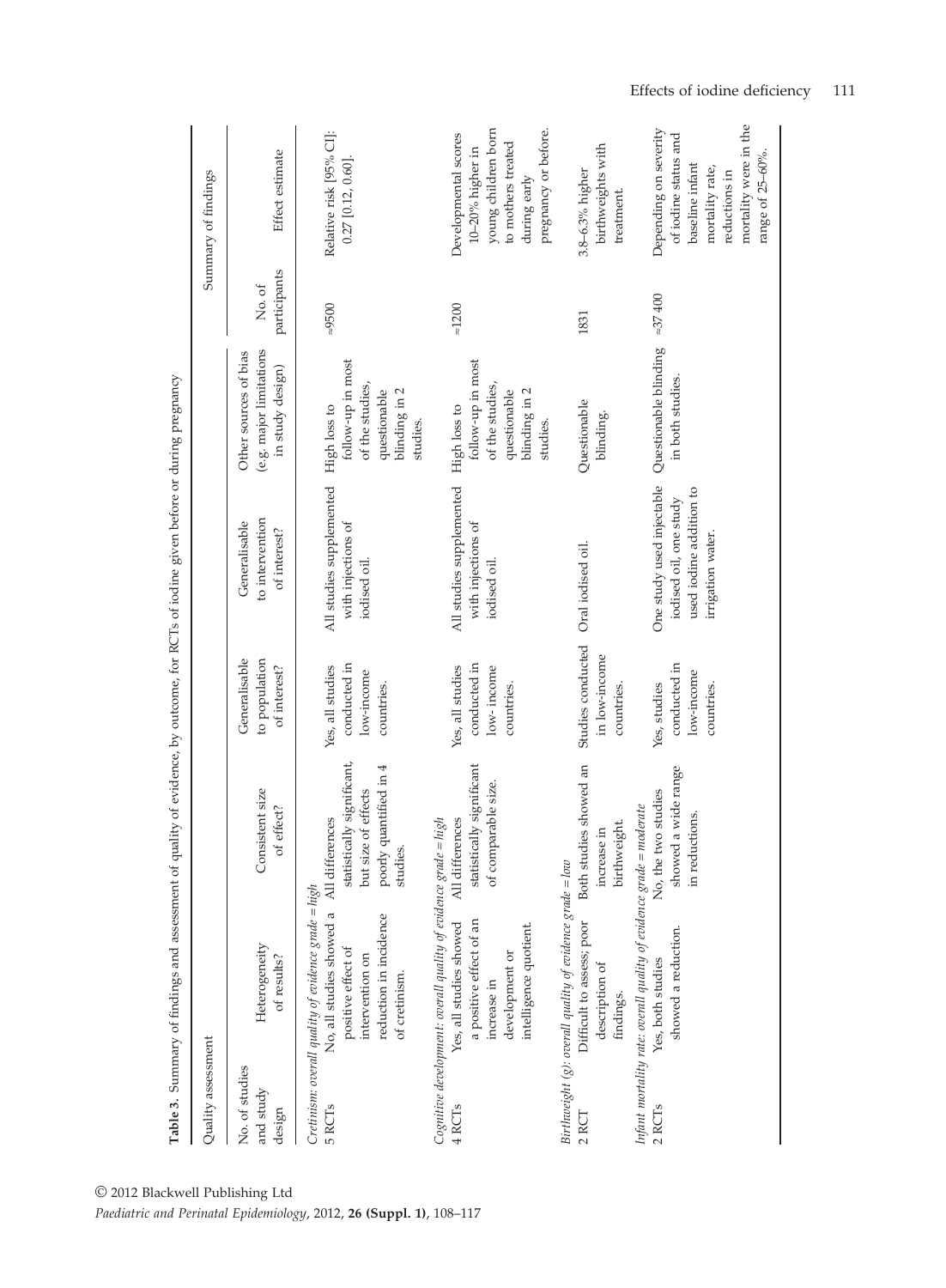those receiving iodine at age 2) and for those supplemented before the end of the second trimester (relative to those supplemented during the third trimester). Iodine before the third trimester predicted higher psychomotor test scores for children relative to those provided iodine later in pregnancy  $(-5.4%)$  or at 2 year  $(-16.1\%)$ .<sup>17</sup>

In a randomised Peruvian trial, women of childbearing age from Andean villages in an area of severe iodine deficiency with a 1–3% cretinism rate were studied.18,19 The treatment group received iodised oil injection either before conception or during pregnancy; the control group did not receive an injection. Cognitive development scores were done in a subsample of their children between 1 and 4 years of age. The initial publication did not find a statistical difference in cognitive outcomes.<sup>18</sup> A subsequent reanalysis reassigned children to two groups, iodine-deficient or iodine-sufficient at time of cognitive testing, based on their UIC and  $T_4$ . This analysis found a significant higher IQ score in the iodine-sufficient group compared with the iodine-deficient group  $(85.6 \pm 13.9 \text{ vs.})$  $74.4 \pm 4.8$ .<sup>19</sup>

In two villages in Ecuador with severe intellectual disability and a cretinism rate of up to 8%, one village received iodine treatment, and one did not and served as an iodine-deficient control.<sup>20</sup> Participants were all women of child-bearing age, pregnant women and children, and coverage with iodine was estimated to be about 90%. The treatment village received an injection of iodised oil and was then followed at 4-year intervals for  $\approx$  20 years, and the effects on the offspring were recorded.<sup>20,21</sup> No more cretins were born in the treated village. Two years after treatment had began, the mean developmental quotient in infancy was not significantly different between villages. However, mean IQ measured in first and second grade children was higher by  $\approx$ 10 points in the treated village than in the control village. Five years after treatment began, the treated group was divided into three groups: (i) children born after treatment had begun; (ii) children whose mothers had received iodine during pregnancy; and (iii) children whose mothers had received iodine prior to conception. The later group had significantly higher IQ than the first two groups (76.8 vs. 72.3 vs. 65.2, respectively). Studies done several years later in these children also suggested that iodine treatment late in pregnancy or afterward had no benefits of children's IQ at 3–5 years of age, but treatment early in pregnancy or prior to conception improved IQ (83.7  $\pm$  13.4 vs. 72.7  $\pm$  14.0 in treated vs. control villages).<sup>21</sup>

Endemic cretinism is the extreme expression of the abnormalities in physical and intellectual development caused by iodine deficiency, but the cognitive deficits associated with iodine deficiency may not be limited to remote, severely iodine-deficient areas. Many authors have argued that even mild-tomoderate iodine deficiency in pregnancy, still present in many industrialized countries, may affect cognitive function of the offspring. The controlled trials of iodine treatment in mild-to-moderately iodine-deficient pregnant women discussed below did not report data on infant or child development. However, several reported measures that might be surrogate markers of future infant development, including maternal and newborn thyroid function.

Romano *et al.* gave 120–180 µg iodine as iodised salt or control daily beginning in the first trimester to healthy pregnant Italian women (*n* = 35; median UIC 31-37  $\mu$ g/L).<sup>22</sup> In the treated group, median UIC increased threefold and thyroid volume did not change. In the controls, there was no change in UIC, but a 16% increase in thyroid volume. Treatment had no effect on maternal thyroid-stimulating hormone (TSH). Pedersen *et al*. randomised pregnant Danish women ( $n = 54$ ) to receive either 200 µg iodine/day as KI solution or no supplement from 17 weeks to term.<sup>23</sup> Median UIC increased from  $55 \mu g/L$  to 90–110  $\mu g/L$ in treated group. Maternal thyroid volume increased 16% in the treated group vs. 30% in controls. Maternal thyroglobulin (Tg) and TSH, and cord Tg were significantly lower in the treated group. No significant differences were found between groups comparing maternal or cord  $T_4$ , triiodothyronine  $(T_3)$  and free (F)T4. In a double-blind, placebo-controlled trial, Glinoer *et al*. supplemented pregnant Belgian women ( $n = 120$ ; median UIC 36  $\mu$ g/L; biochemical criteria of excess thyroid stimulation) with  $100 \mu g$  iodine/day or control from  $~14$  weeks to term.<sup>24</sup> Treatment had no significant effect on maternal or cord  $T_3$ ,  $FT_4$  and  $T_3/T_4$ ratio. The treated women had significantly higher UIC, smaller thyroid volumes, and lower TSH and Tg concentrations, compared with controls. Newborns of the treated group also had significantly higher UIC, smaller thyroid volumes and lower Tg concentrations compared with controls.

Liesenkötter *et al*. reported results from a quasirandom, controlled trial of  $230 \mu$ g iodine/day from 11 weeks to term in pregnant German women (*n* = 108;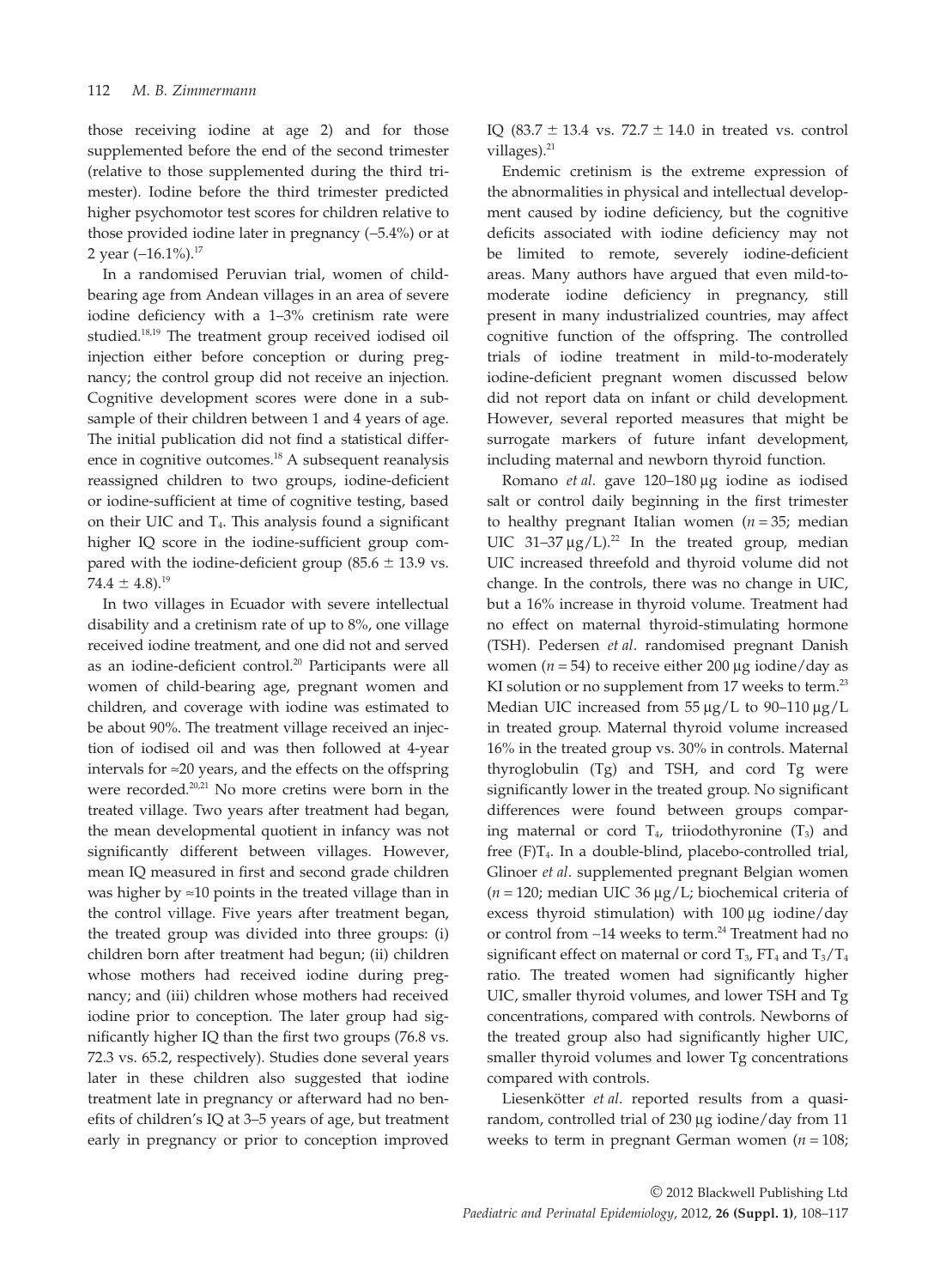median UIC 53  $\mu$ g/g creatinine; goiter rate 42.5%).<sup>25</sup> Median UIC increased to  $104 \mu g/g$  creatinine in treated group, and median thyroid volume was significantly lower in the newborns of the treated women compared with controls (0.7 vs. 1.5 mL, respectively). Treatment had no significant effect on maternal TSH,  $T_{3}$ ,  $T_{4}$ , thyroid volume or  $T_{5}$ , and had no effect on newborn TSH. In a placebo-controlled, double-blind trial, Nohr *et al*. gave a multinutrient supplement containing  $150 \mu g$  iodine/day or control to pregnant Danish women positive for anti-thyroid peroxidase antibodies (TPO-Ab)  $(n = 66)$  from 11 weeks to term.<sup>26</sup> Median UIC was significantly higher in the treated women at term, but there were no differences in maternal TSH,  $FT_4$  or Tg between groups. Finally, in a prospective, randomised, open-label trial, Antonangeli *et al*. supplemented pregnant Italian women  $(n = 67)$ ; median UIC 74  $\mu$ g/g creatinine) with 50  $\mu$ g or 200  $\mu$ g iodine/day from 18–26 weeks to 29–33 weeks of gestation.27 Median UIC was significantly higher in the  $200 \mu$ g group than in the  $50 \mu$ g group (230 vs.  $128 \mu g/g$  creatinine). However, there were no differences in maternal FT<sub>4</sub>, FT<sub>3</sub>, TSH, Tg or thyroid volume between groups.

# *Maternal goiter*

In areas of mild-to-moderate iodine deficiency, pregnancy has often been suggested as an environmental factor contributing to a higher prevalence of goiter and thyroid disorders in women, compared with men. But the data to support this are scarce. In European studies, an uncontrolled prospective study in 10 women, $28$  a retrospective study $29$  and a crosssectional study in smoking women $30$  suggest goiters formed during pregnancy may only partially regress after parturition.

# *Birthweight and infant growth*

In a severely iodine-deficient area of western China, iodine repletion of pregnant women  $(n = 295)$ improved head circumference and reduced the prevalence of microcephaly from 27% to 11% ( $P = 0.006$ ).<sup>16</sup> In Zaire, treatment with iodised oil during pregnancy resulted in 3.7% higher birthweights compared with offspring of untreated mothers.<sup>15</sup> In a region of endemic goiter area in Algeria, treatment of pregnant women  $(n = 1536)$  with oral iodised oil just before conception or during the first trimester significantly increased birthweights (6.25%) compared with non-treated women.31 Household use of iodised salt correlated with increased weight-for-age and midupper-arm circumference during infancy in a large Asian study.32

#### *Infant mortality*

Infant survival is improved in infants born to women whose iodine deficiency is corrected before or during pregnancy. Delong *et al*. added potassium iodate to irrigation water over a 2- to 4-week period in three area of severe iodine deficiency in China and found a large reduction in both neonatal and infant mortality in the following 2–3 years compared with areas that did not receive iodine.<sup>33</sup> The median UI increased in women of child-bearing age from  $\langle 10 \rangle$  to 55  $\mu$ g/L, while the infant mortality rate (IMR) decreased in the three treated areas from a mean of 58.2 to 28.7/1000 births, from 47.4 to 19.1/1000, and from 106.2 to 57.3/ 1000. Similar results were also observed for neonatal mortality; the odds of neonatal death were reduced by about 65% in the population who had iodine treatment. Iodised oil given intramuscularly to iodinedeficient pregnant women in Zaire at  $\approx$  28 weeks of gestation decreased infant mortality.15 In severely iodine-deficient women, the IMR in infants of treated and untreated mothers was 113/1000 and 243/1000 births, respectively, and in women with mild or moderate iodine deficiency, the IMR with and without treatment was 146/1000 and 204/1000 births.

Infant survival may also be improved by iodine supplementation in the newborn period. A randomised, placebo-controlled trial of oral iodised oil (100 mg iodine) was conducted in an area of presumed iodine deficiency in Indonesia to evaluate the effect on mortality.<sup>34</sup> The iodine or placebo was given in conjunction with oral poliovirus vaccine; infants  $(n = 617)$  were treated at  $\approx$ 6 weeks of age and were followed to 6 months of age. There was a significant 72% decrease in risk of infant death during the first 2 months of follow-up. In a large cross-sectional study in Indonesia, use of adequately iodised salt was associated with a significantly lower prevalence of child malnutrition and mortality in neonates, infants and children aged <5 years.35

#### *Meta-analyses*

A meta-analysis was done of 21 observational and experimental studies including a control group of the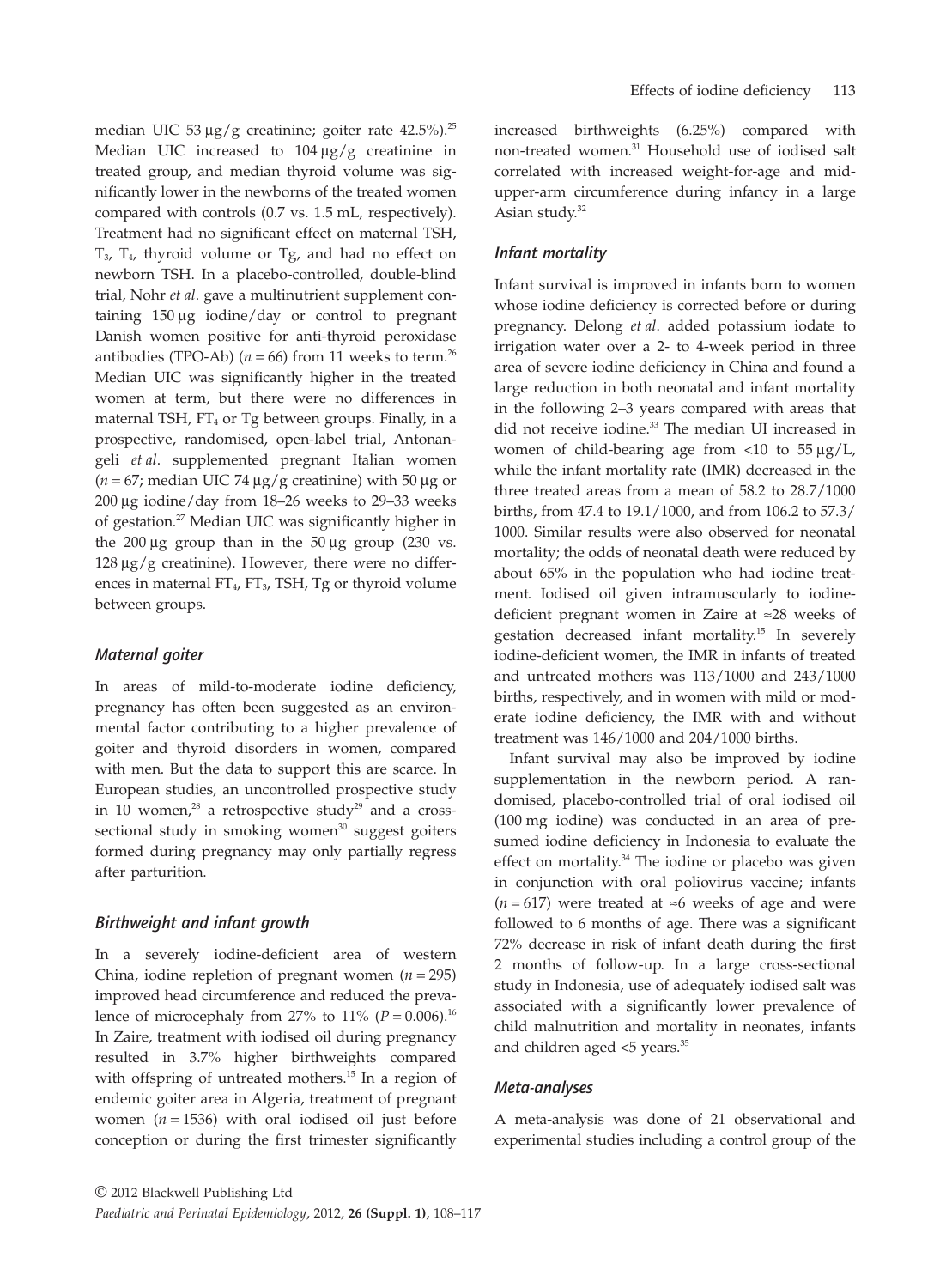effect of iodine deficiency on mental development (Table 4).36 Of these, 16 studies were in children, 4 included adults, and 2 included infants; the age range was 2–45 years. The final meta-analysis included 2214 participants (mainly children) and IQ was used as the main outcome measure. The studies were all done in areas of moderate-to-severe iodine deficiency. The IQs of non-ID groups were on average 13.5 IQ points higher than those of the iodine-deficient groups. In the second meta-analysis by Qian *et al.*,<sup>37</sup> inclusion criteria were all studies conducted in China, comparing children (<16 years old) living in naturally iodinesufficient areas with those: (i) in severely iodinedeficient areas; (ii) children in iodine-deficient areas born before the introduction of iodine prophylaxis; and (iii) children in iodine-deficient areas born after the introduction of iodine prophylaxis. IQ was measured using the Binet or Raven's Scales. The effect size was an increase of 12.45, 12.3, 4.8 IQ points, respectively, for the iodine-sufficient group and the later two groups, compared with those in iodine-deficient areas. Compared with severely iodine-deficient children, there was an increase of  $\approx$ 12 IQ points for children born more than 3.5 years after iodine prophylaxis was introduced.

# **Comments**

The five early intervention trials, in severely iodinedeficient populations,<sup>10-21</sup> were ground breaking studies done under difficult conditions in remote areas. The Papua New Guinea study had the strongest design and clearly demonstrates that iodine treatment in a population with high levels of endemic cretinism sharply reduces or eliminates incidence of the condition.<sup>10,11</sup> The Zaire and China trials report developmental scores were 10–20% higher in young children born to mothers treated during pregnancy or before. $^{13-16}$ The studies in Peru and Ecuador were less well controlled but also suggest modest cognitive benefits for infants and children of maternal iodine treatment.18–21 Although the data from the Zaire trial indicate correction of ID even at mid-to-late pregnancy improves infant cognitive development,13–15 data from the other trials suggest the full picture of neurological cretinism can only be prevented when iodine is given before or early in pregnancy.

The six controlled studies of iodine supplementation in pregnant women in Europe<sup>22-27</sup> suggest that in areas of mild-to-moderate iodine deficiency, the

maternal thyroid is able to adapt to meet the increased thyroid hormone requirements of pregnancy. Although supplementation was generally effective in minimising an increase in thyroid size during pregnancy, only two of the six studies reported maternal TSH was lower (within the normal reference range) with supplementation, and in none of the studies showed a clear impact of supplementation on maternal and newborn total or free thyroid hormone concentrations. Thyroid hormone concentrations may be the best surrogate biochemical marker for healthy fetal development. Thus, the results of these trials are reassuring. However, because none of the trials measured long-term clinical outcomes such as maternal goiter or infant development, the potential adverse effects of mild-to-moderate iodine deficiency during pregnancy remain unclear.

Although there are too few studies to draw firm conclusions, the available data suggest iodine prophylaxis in severely iodine-deficient populations, or iodine supplementation of severely deficient pregnant women or infants, may reduce the IMR by  $\geq 50\%$ .<sup>15,33–35</sup>

The two meta-analyses of the effects of iodine status on IQ include data mainly from comparative crosssectional community-based studies. It is therefore impossible to distinguish the relative contribution of differences in iodine status during pregnancy vs. differences in iodine status in later life, on IQ. The studies included in the analysis of Bleichrodt and Born<sup>36</sup> were of varying quality; much of the data came from observational studies and only six of the papers cited were published in peer-reviewed journals. In the meta-analysis of Qian et al.,<sup>37</sup> although it is stated that the iodine-sufficient control groups were comparable socially, economically and educationally, it is difficult to judge the overall quality of the studies reported in Chinese included in this meta-analysis. However, despite the clear limitations of the mainly crosssectional data included in these two meta-analyses,<sup>36,37</sup> their overall conclusions are similar. They estimate that populations, and particularly children, in areas of chronic iodine deficiency experience a mean reduction in IQ of 12–13.5 points.

Priorities for future research should include: (i) development of new biomarkers of individual iodine status; and (ii) controlled trials in mild-to-moderate iodine-deficient pregnant women, with the primary outcomes being long-term clinical outcomes such as maternal goiter, post-partum thyroid dysfunction and/or infant development. Considering the poten-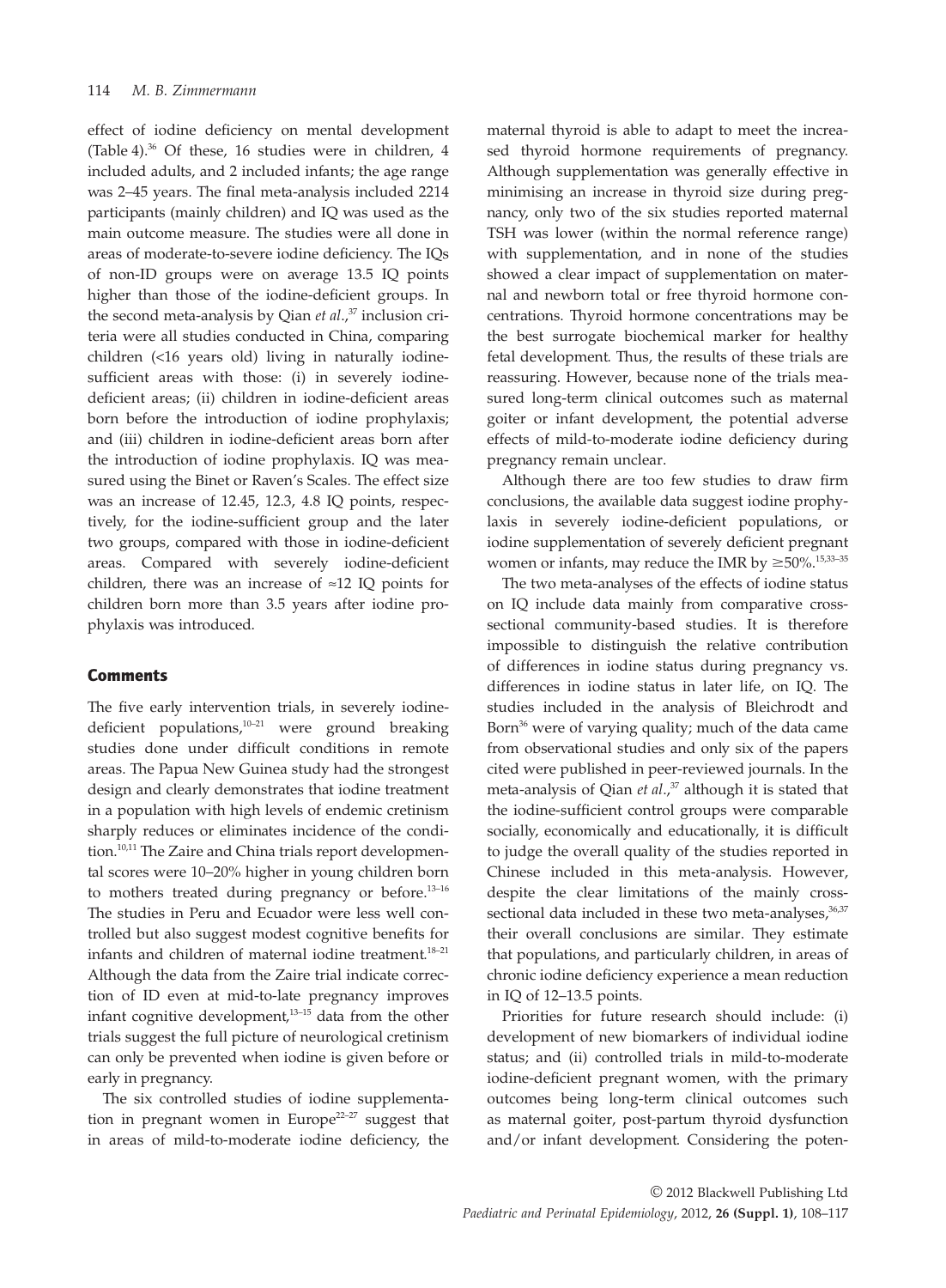| sufficient populations                                                                         |                                                                                                                                                                                                                  |                                                                                                                                                                                                        |                                                                                                                                                                                                   |                                                                                                                                                                                                                                                                          |                    |                                                                                                                                                                                                                                                                                                                                                                                                                                             |                                        |
|------------------------------------------------------------------------------------------------|------------------------------------------------------------------------------------------------------------------------------------------------------------------------------------------------------------------|--------------------------------------------------------------------------------------------------------------------------------------------------------------------------------------------------------|---------------------------------------------------------------------------------------------------------------------------------------------------------------------------------------------------|--------------------------------------------------------------------------------------------------------------------------------------------------------------------------------------------------------------------------------------------------------------------------|--------------------|---------------------------------------------------------------------------------------------------------------------------------------------------------------------------------------------------------------------------------------------------------------------------------------------------------------------------------------------------------------------------------------------------------------------------------------------|----------------------------------------|
| Quality assessment                                                                             |                                                                                                                                                                                                                  |                                                                                                                                                                                                        |                                                                                                                                                                                                   |                                                                                                                                                                                                                                                                          |                    | Summary of findings                                                                                                                                                                                                                                                                                                                                                                                                                         |                                        |
| No. of studies                                                                                 | Design                                                                                                                                                                                                           | Limitations                                                                                                                                                                                            | Consistency                                                                                                                                                                                       | Generalisability<br>to population<br>of interest                                                                                                                                                                                                                         | subjects<br>No. of | Effect estimate                                                                                                                                                                                                                                                                                                                                                                                                                             | Reference                              |
| of heterogeneity,<br>omitted because<br>so final number<br>21, but 3 were<br>was <sub>18</sub> | Intelligence quotient: overall quality of evidence: moderate<br>varying methods.<br>cross-sectional<br>studies, some<br>measured by<br>intervention<br>trials. IQ<br>Mainly                                      | Varying quality; only 6<br>studies not adjusted<br>of the papers cited<br>were published in<br>studies not fully<br>journals; many<br>reported; most<br>peer-reviewed<br>confounders.<br>for potential | iodine-sufficient; for<br>significant at the 1%<br>iodine-deficient had<br>lower mean scores<br>In all 18 studies, the<br>coefficients were<br>14 studies the<br>correlation<br>than the<br>level | countries. All in areas of<br>studies were in children,<br>included infants; the age<br>4 included adults, and 2<br>Most subjects were <15<br>Studies conducted in low<br>range was 2-45 years.<br>iodine deficiency. 16<br>and middle income<br>moderate-to-severe      | 2214               | Weighted population effect size<br>iodine-sufficient groups were<br>(weighted mean r) was 0.40,<br>0.43] $(P < 0.0001)$ . The mean<br>standardised difference was<br>on average 13.5 IQ points<br>with a [95% CI] of [0.36,<br>higher than those of the<br>iodine-deficient groups<br>0.90. Thus, IQs of                                                                                                                                    | and $\mathrm{Born}^{36}$<br>Bleichrodt |
| 57                                                                                             | during pregnancy<br>studies using the<br>Binet or Raven's<br>measured in all<br>compared with<br>supplemented<br>children from<br>Cross-sectional<br>studies of<br>or before,<br>mothers<br>after. IQ<br>Scales. | Difficult to judge; most In all 37 studies, the<br>studies reported<br>only in Chinese<br>iginal<br>of the ori                                                                                         | during pregnancy<br>had lower mean<br>iodine-sufficient<br>iodine-deficient<br>scores than the<br><i><b>Stonps</b></i><br>group.                                                                  | Studies conducted in low to<br>middle income regions of<br>4.5-15 years. Intervention<br>children, age range was<br>iodine deficiency. All in<br>few studies, iodised oil.<br>was iodised salt or, in a<br>China. All in areas of<br>moderate-to-severe<br>years of age. | 12291              | iodine supplementation, with<br>supplementation, or children<br>communities compared with<br>The effect size was an increase<br>of 0.83, 0.82 and 0.32 SD IQ<br>(equal to 12.45, 12.3, 4.8 IQ<br>points respectively, for the<br>pregnancy and after birth<br>who had received iodine<br>deficient areas with no<br>those living in iodine<br>during their mothers'<br>points, respectively).<br>children living in IS<br>inadequate iodine | Qian et al. <sup>37</sup>              |

**Table 4.** Summary of findings and overall assessment of quality of evidence from meta-analyses of observational studies comparing cognition in iodine-deficient to iodine-

Table 4. Summary of findings and overall assessment of quality of evidence from meta-analyses of observational studies comparing cognition in iodine-deficient to iodine-

IQ, intelligence quotient; SD, standard deviation. IQ, intelligence quotient; SD, standard deviation.

L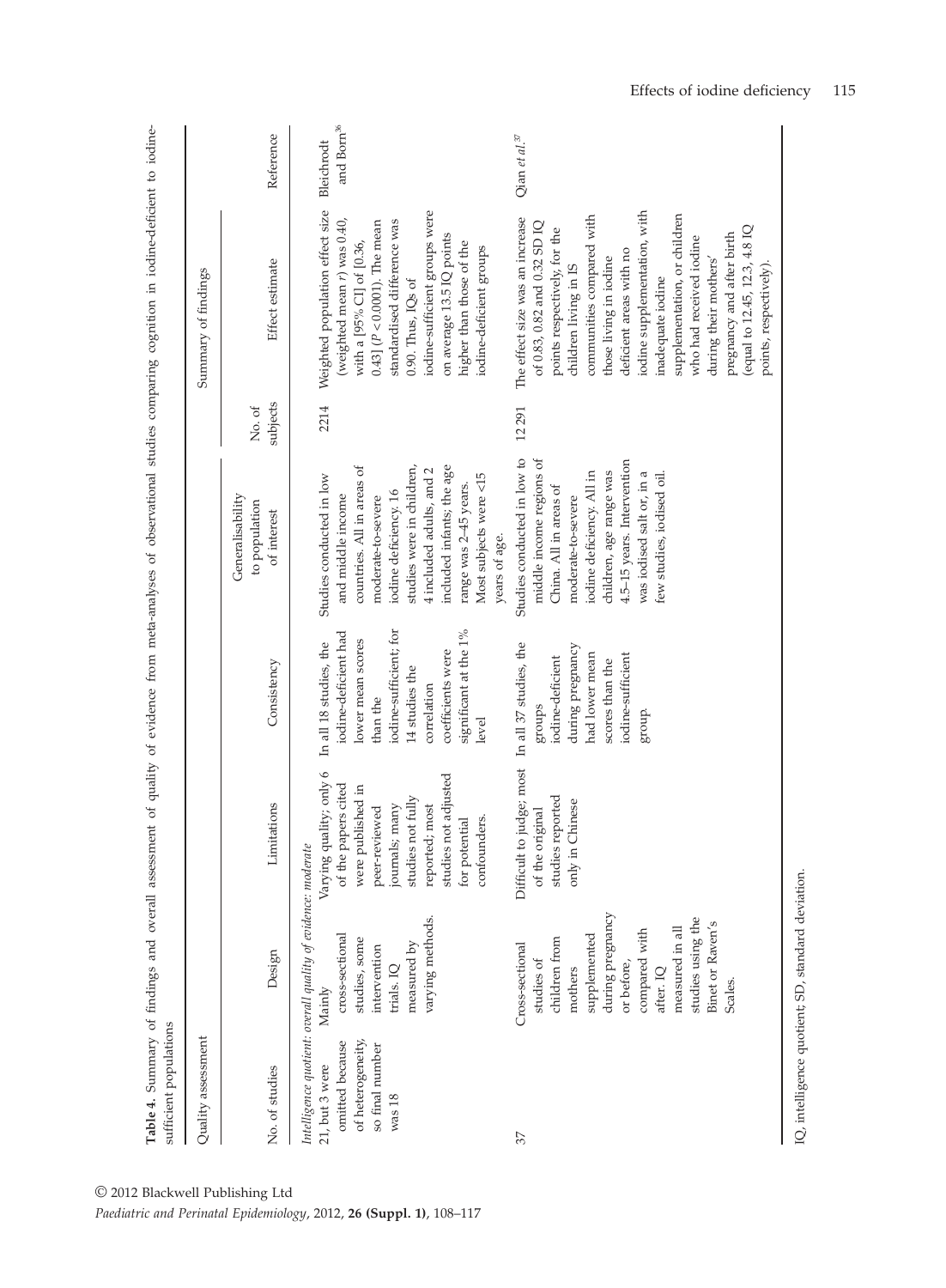#### 116 *M. B. Zimmermann*

tially irreversible adverse impact of iodine deficiency during early life on neurodevelopment, regional and national public health programs should focus on effective and sustained iodine prophylaxis of pregnant women and infants.

# Conflicts of interest

The author has no conflicts of interest to declare.

# References

- 1 Zimmermann MB, Jooste PL, Pandav C. Iodine deficiency disorders. *Lancet* 2008; 372:1251–1262.
- 2 World Health Organization. *Assessment of Iodine Deficiency Disorders and Monitoring Their Elimination*, 2nd edn. Geneva: WHO, 2007.
- 3 Andersson M, Karumbunathan V, Zimmermann MB. Global iodine status in 2011 and trends over the past decade. *Journal of Nutrition* 2012; 142(4):744–750.
- 4 Glinoer D. The regulation of thyroid function during normal pregnancy: importance of the iodine nutrition status. *Best Practice and Research in Clinical Endocrinology and Metabolism* 2004; 18:133–152.
- 5 Institute of Medicine, Academy of Sciences. *Dietary Reference Intakes for Vitamin A, Vitamin K, Arsenic, Boron, Chromium, Copper, Iodine, Iron, Manganese, Molybdenum, Nickel, Silicon, Vanadium and Zinc*. Washington, DC: National Academy Press, 2001.
- 6 Caulfield LE, Richard SA, Rivera JA, *et al*. Stunting, wasting, and micronutrient deficiency disorders. In: *Disease Control Priorities in Developing Countries*. Editors: Jamison DT, Breman JG, Measham AR, *et al*., 2nd edn. New York: Oxford University Press, 2006; pp. 551–568.
- 7 Morreale de Escobar G, Obregon MJ, Escobar del Rey F. Role of thyroid hormone during early brain development. *European Journal of Endocrinology* 2004; 151 (Suppl. 3):U25–U37.
- 8 Haddow JE, Palomaki GE, Allan WC, *et al*. Maternal thyroid deficiency during pregnancy and subsequent neuropsychological development of the child. *New England Journal of Medicine* 1999; 341:549–555.
- 9 Pop VJ, Kuijpens JL, van Baar AL, *et al*. Low maternal free thyroxine concentrations during early pregnancy are associated with impaired psychomotor development in infancy. *Clinical Endocrinology (Oxford)* 1999; 50:149–155.
- 10 Pharoah POD, Buttfield IH, Hetzel BS. Neurological damage to fetus resulting from severe iodine deficiency during pregnancy. *Lancet* 1971; 1:308–310.
- 11 Pharoah POD, Connolly KJ. A controlled trial of iodinated oil for the prevention of endemic cretinism – a long-term follow-up. *International Journal of Epidemiology* 1987; 16:68–73.
- 12 Pharoah POD, Connolly KJ. Effects of maternal iodine supplementation during pregnancy. *Archives of Diseases of the Child* 1991; 66:145–147.
- 13 Thilly CH, Delange F, Lagasse R, *et al*. Fetal hypothyroidism and maternal thyroid status in severe endemic goiter. *Journal of Clinical Endocrinology and Metabolism* 1978; 47:354–360.
- 14 Thilly C, Lagasser R, Roger G, *et al*. Impaired fetal and postnatal development and high perinatal death rate in a severe iodine deficient area. Thyroid Research VIII. Proceedings of the 8th International Thyroid Congress. Australian Academy of Research; pp. 20–23.
- 15 Thilly C, Swennen B, Moreno-Reyes R, *et al*. Maternal, fetal and juvenile hypothyroidism, birthweight and infant mortality in the etiopathogenesis of the IDD spectrum in Zaire and Malawi. In: *The Damaged Brain of Iodine Deficiency*. Editor: Stanbury JB. New York: Cognizant Communication Corporation, 1994; pp. 241–250.
- 16 Cao XY, Jiang XM, Dou ZH, *et al*. Timing of vulnerability of the brain to iodine deficiency in endemic cretinism. *New England Journal of Medicine* 1994; 331:1739–1744.
- 17 O'Donnell KJ, Abdul Rakeman M, Dou ZH, *et al*. Effects of iodine supplementation during pregnancy on child growth and development at school age. *Developmental Medicine and Child Neurology* 2002; 44:76–81.
- 18 Pretell EA, Palacios P, Tello L, *et al*. Iodine deficiency and the maternal/fetal relationship. In: *Endemic Goiter and Cretinism: Continuing Threats to World Health*. Editor: Stanbury JB. Washington, DC: PAHO. Sci. Pub. No. 292, 1974; pp. 143–155.
- 19 Pretell EA, Caceres A. Impairment of mental development by iodine deficiency and its correction. A retrospective view of studies in Peru. In: *The Damaged Brain of Iodine Deficiency*. Editor: Stanbury JB. New York: Cognizant Communication Corporation, 1994; pp. 187–191.
- 20 Fierrobenitez R, Cazar R, Stanbury JB, *et al*. Effects on school-children of prophylaxis of mothers with iodized oil in an area of iodine deficiency. *Journal of Endocrinological Investigation* 1988; 11:327–335.
- 21 Green LS. A retrospective view of iodine deficiency, brain development and behavior from studies in Ecuador. In: *The Damaged Brain of Iodine Deficiency*. Editor: Stanbury JB. New York: Cognizant Communication Corporation, 1994; pp. 173–185.
- 22 Romano R, Jannini EA, Pepe M, *et al*. The effects of iodoprophylaxis on thyroid size during pregnancy. *American Journal of Obstetrics and Gynecology* 1991; 164:482–485.
- 23 Pedersen KM, Laurberg P, Iversen E, *et al*. Amelioration of some pregnancy-associated variations in thyroid function by iodine supplementation. *Journal of Clinical Endocrinology and Metabolism* 1993; 77:1078–1083.
- 24 Glinoer D, De Nayer P, Delange F, *et al*. A randomized trial for the treatment of mild iodine deficiency during pregnancy: maternal and neonatal effects. *Journal of Clinical Endocrinology and Metabolism* 1995; 80:258–269.
- 25 Liesenkotter KP, Gopel W, Bogner U, *et al*. Earliest prevention of endemic goiter by iodine supplementation during pregnancy. *European Journal of Endocrinology* 1996; 134:443–448.
- 26 Nohr SB, Jorgensen A, Pedersen KM, *et al*. Postpartum thyroid dysfunction in pregnant thyroid peroxidase